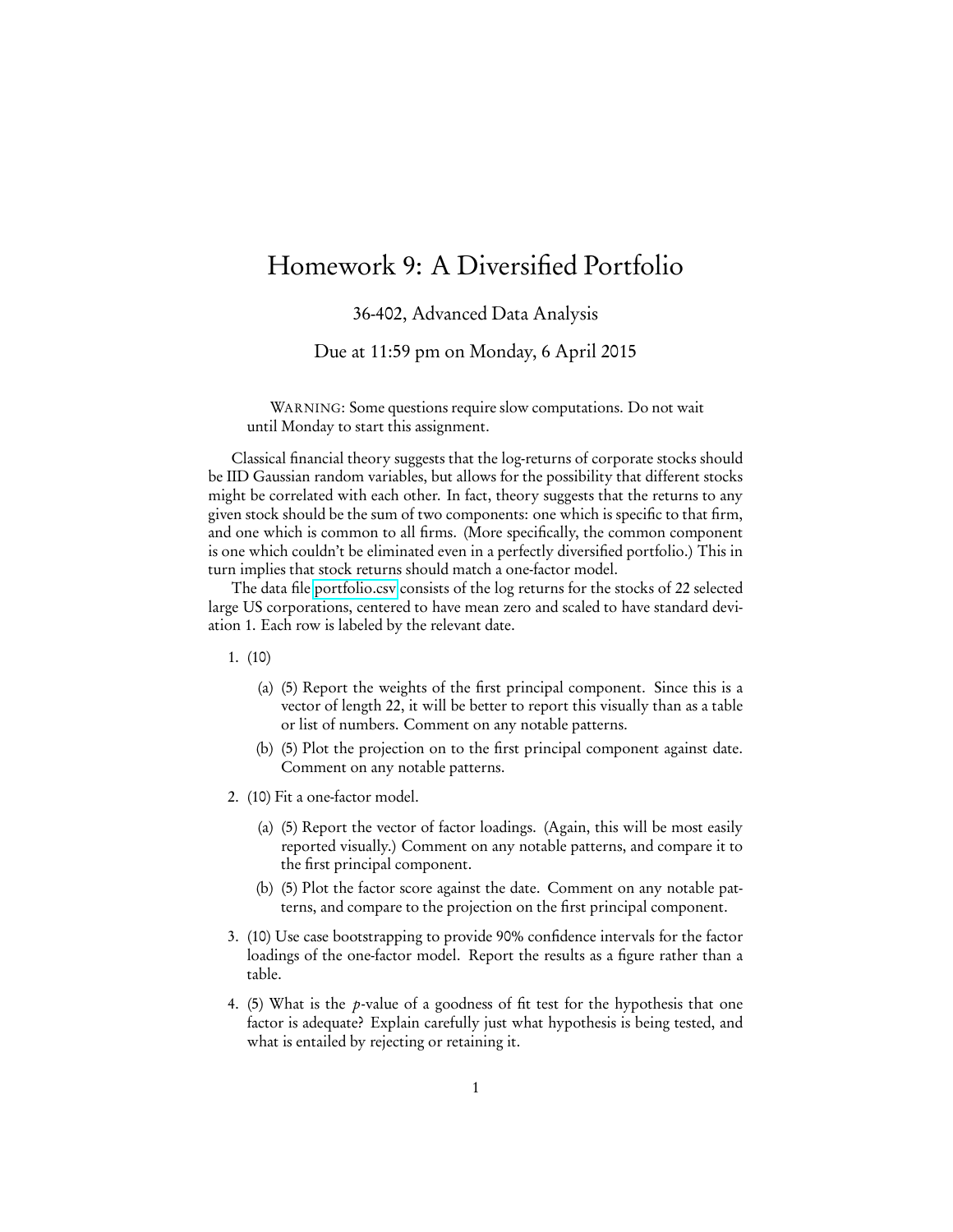- 5. (5) Download the function [charles](http://www.stat.cmu.edu/~cshalizi/uADA/15/hw/09/charles.R) from the class website. Explain carefully what arguments the function takes, what the function does, and exactly what its return value is. (An acceptable answer to this question could be a thoroughlycommented version of the function.)
- <span id="page-1-0"></span>6. (15) Write a function which finds the cross-validated log-likelihood of a factor model with a given number of factors. That is, it should take a data set and a number of factors as inputs, divide the data randomly into folds, calculate the log-likelihood on a test fold of a model fit on the other folds, and return the average log-likelihood across folds. You are encouraged to re-use existing code from the solutions and notes; charles may or may not be useful. Report the five-fold cross-validated log-likelihood of factor models with from 1 to 10 factors for this data. What is the favored number of factors?
- 7. (10) Using the mvnormalmixEM function from the mixtools package, fit a twocomponent Gaussian mixture model to the data.
	- (a) (5) Report the parameters of the two mixture components, and their relative weights. Avoid excessive precision.
	- (b) (5) Use posterior component of the object returned by mvnormalmixEM to classify each day as belonging to one mixture component or the other. Plot the mixture components over time, and comment on any patterns.
- 8. (15) Write a function, loglike.mvnormalmix, which takes in a data set and a model returned by mvnormalmixEM, and returns a log-likelihood. Check that it works by seeing that it gives the correct value of the log-likelihood when a two-component mixture is fit to the whole data. (Hint: read section 21.4.4 of the notes.)
- 9. (8) Write a function which calculates the log-likelihood of mixture models through cross-validation, as in problem [6.](#page-1-0) Report the five-fold cross-validated log-likelihood of mixture models with from two to four components for this data. What is the favored number of mixture components?

Warning: five-fold CV for four mixture components on the full data might take several hours. Start early, and make sure you debug your code on small parts of the data rather than the whole thing.

10. (2) Can you decide whether factor models or mixture models fit this data better?

RUBRIC (10): The text is laid out cleanly, with clear divisions between problems and sub-problems. The writing itself is well-organized, free of grammatical and other mechanical errors, and easy to follow. Figures and tables are easy to read, with informative captions, axis labels and legends, and are placed near the text of the corresponding problems. All quantitative and mathematical claims are supported by appropriate derivations, included in the text, or calculations in code. Numerical results are reported to appropriate precision. Code is either properly integrated with a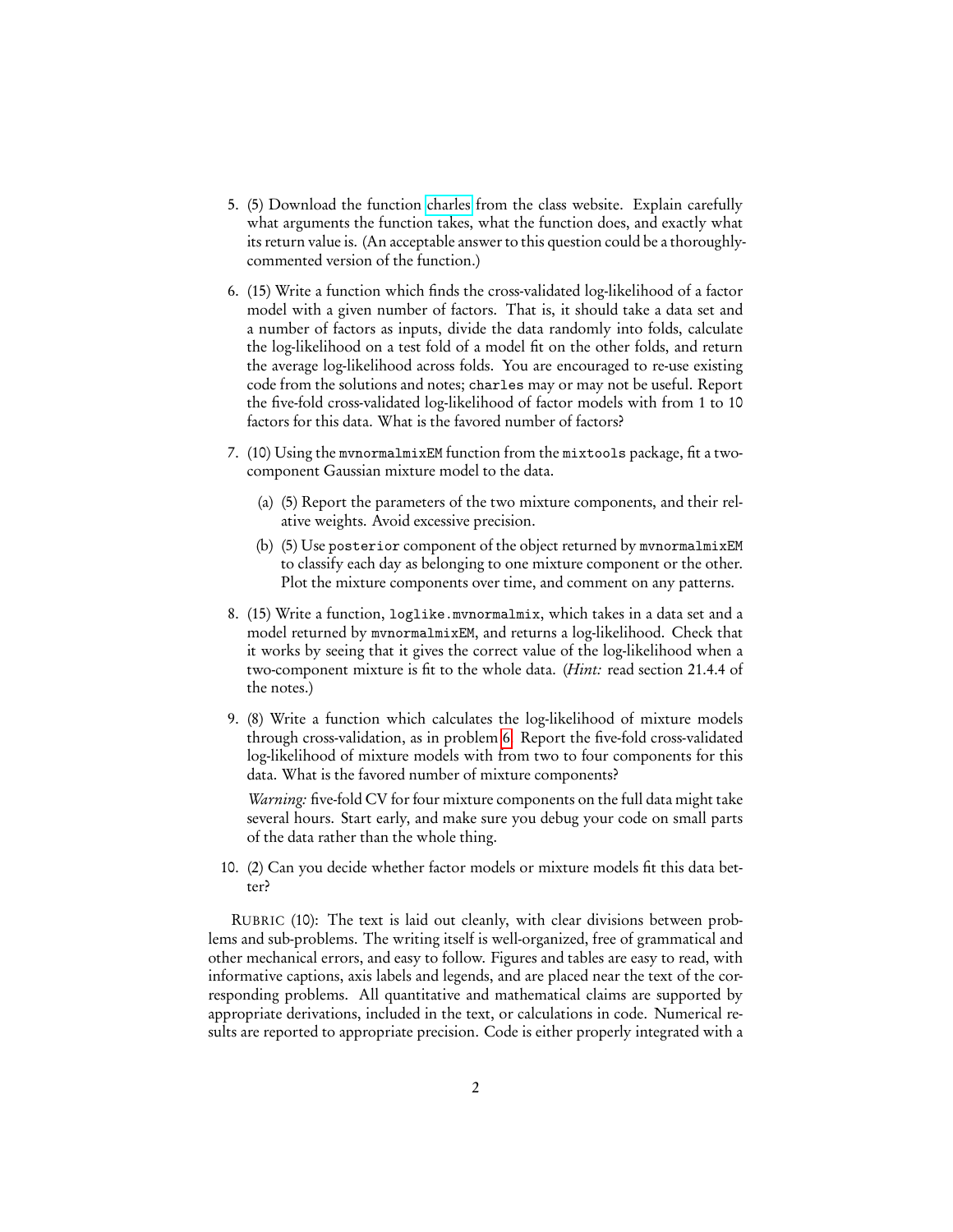tool like R Markdown or knitr, or included as a separate .R file. In the latter case, the code is clearly divided into sections referring to particular problems. In either case, the code is indented, commented, and uses meaningful names. All code is relevant to the text; there are no dangling or useless commands. All parts of all problems are answered with actual coherent sentences, and never with raw computer code or its output. For full credit, all code runs, and the Markdown file knits (if applicable).